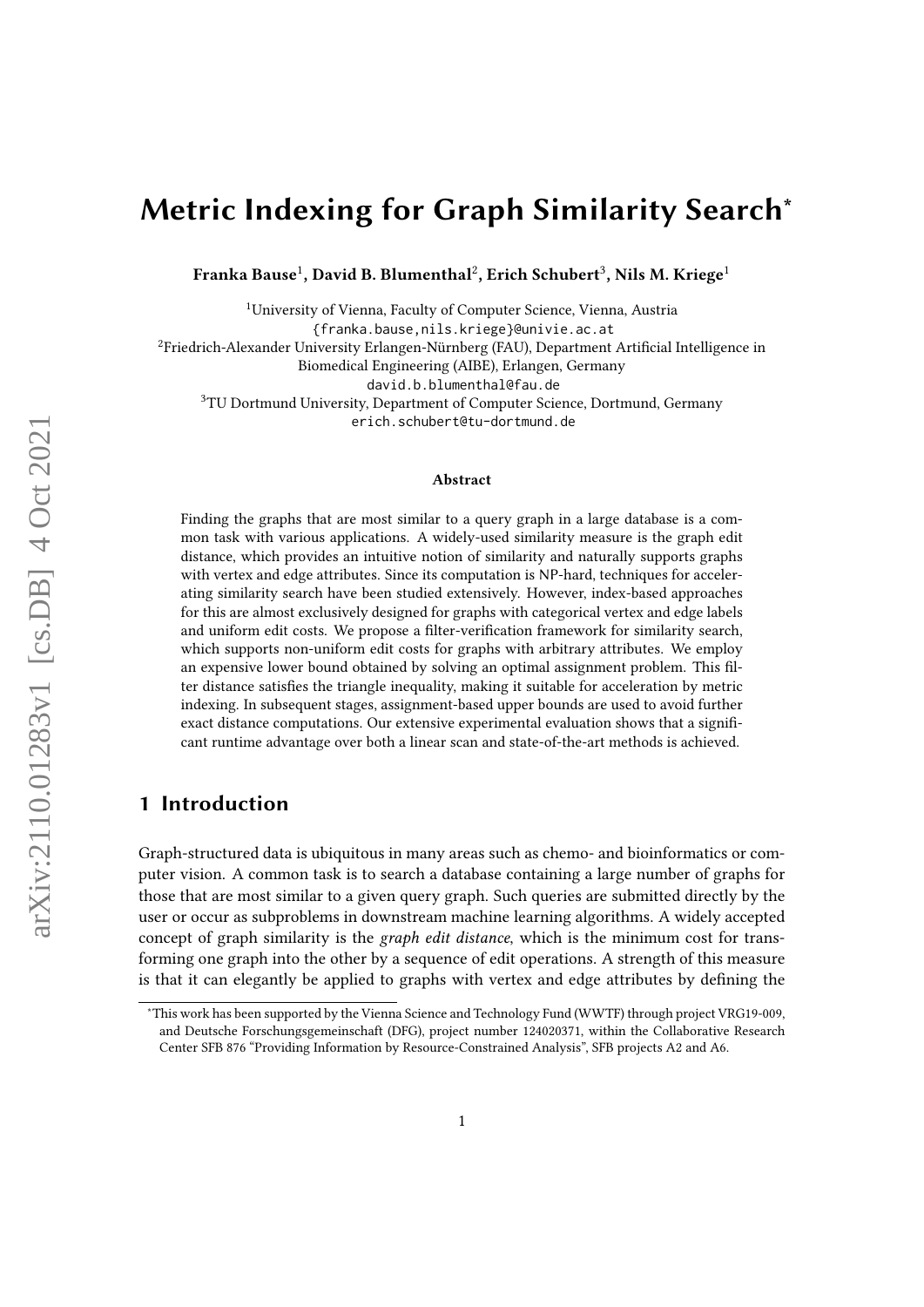costs of edit operations adequately. For example, to compare protein graphs where vertices are annotated by the amino acid sequence of the secondary structure elements they represent, the Levenshtein distance was used [\[20\]](#page-14-0).

However, the vast majority of efficient methods for similarity search in graph databases are limited to the special case where graphs have categorical labels and the costs of edit operations are uniform (either zero or one) [\[28,](#page-14-1) [29,](#page-14-2) [26,](#page-14-3) [25,](#page-14-4) [30,](#page-14-5) [31,](#page-14-6) [16,](#page-13-0) [13,](#page-13-1) [10\]](#page-13-2). A fairly recent development in this domain are neural graph embeddings, e.g. [\[19\]](#page-14-7), which do not return exact similarity search results. For the pairwise computation of the graph edit distance, several exact approaches [\[10,](#page-13-2) [15\]](#page-13-3) and heuristics such as bipartite graph matching based on optimal vertex assignments [\[20\]](#page-14-0) have been proposed, many of which support the graph edit distance in its full generality [\[15,](#page-13-3) [20\]](#page-14-0). Several of these yield lower and upper bounds on the graph edit distance as a byproduct, which have just recently been compared systematically [\[4\]](#page-13-4). However, these lower bounds for the general graph edit distance are not yet widely used for similarity search in graph databases. For the methods based on optimal vertex assignments, it has only recently been shown how to derive a distance termed BRANCH that is guaranteed to be a lower bound and proven to satisfy the triangle inequality  $[2]$ . Branch has been shown to provide an excellent trade-off between tightness and running time [\[4\]](#page-13-4).

We propose a filter-verification framework for similarity search, which supports the general graph edit distance with arbitrary metric edit costs and is hence suitable for graphs with any attributes comparable with a distance measure. We employ BRANCH as an initial filter accelerated by metric indexing. In the next stages, we derive upper bounds from the optimal assignment and improve them via local search to reduce the candidate set further, before performing verification by exact computation of the graph edit distance. We experimentally evaluate our approach on graphs with attributes and categorical labels showing the effectivity of the filter pipeline. The results show that our approach allows scalable similarity search in attributed graphs with non-uniform edit costs. For the special case of uniform edit costs, where competing methods are available, our approach is shown to outperform the state of the art.

### 2 Related Work

We discuss approaches for similarity search regarding the graph edit distance and methods for its pairwise exact or approximate computation.

### 2.1 Similarity Search in Graph Databases

Methods for similarity search in graph databases can be divided into two categories, depending on whether they compare overlapping or non-overlapping substructures. The methods  $k$ -AT [\[25\]](#page-14-4), CStar [\[28\]](#page-14-1), Segos [\[26\]](#page-14-3) and GSim [\[29\]](#page-14-2) belong to the first category. These techniques are inspired by the  $q$ -grams used in the computation of the string edit distance. Either  $q$ -grams based on trees [\[25,](#page-14-4) [28,](#page-14-1) [26\]](#page-14-3) or paths [\[29\]](#page-14-2) are used. The methods Pars [\[30\]](#page-14-5), MLIndex [\[16\]](#page-13-0), and Inves [\[13\]](#page-13-1) partition the graphs into non-overlapping substructures. They essentially obtain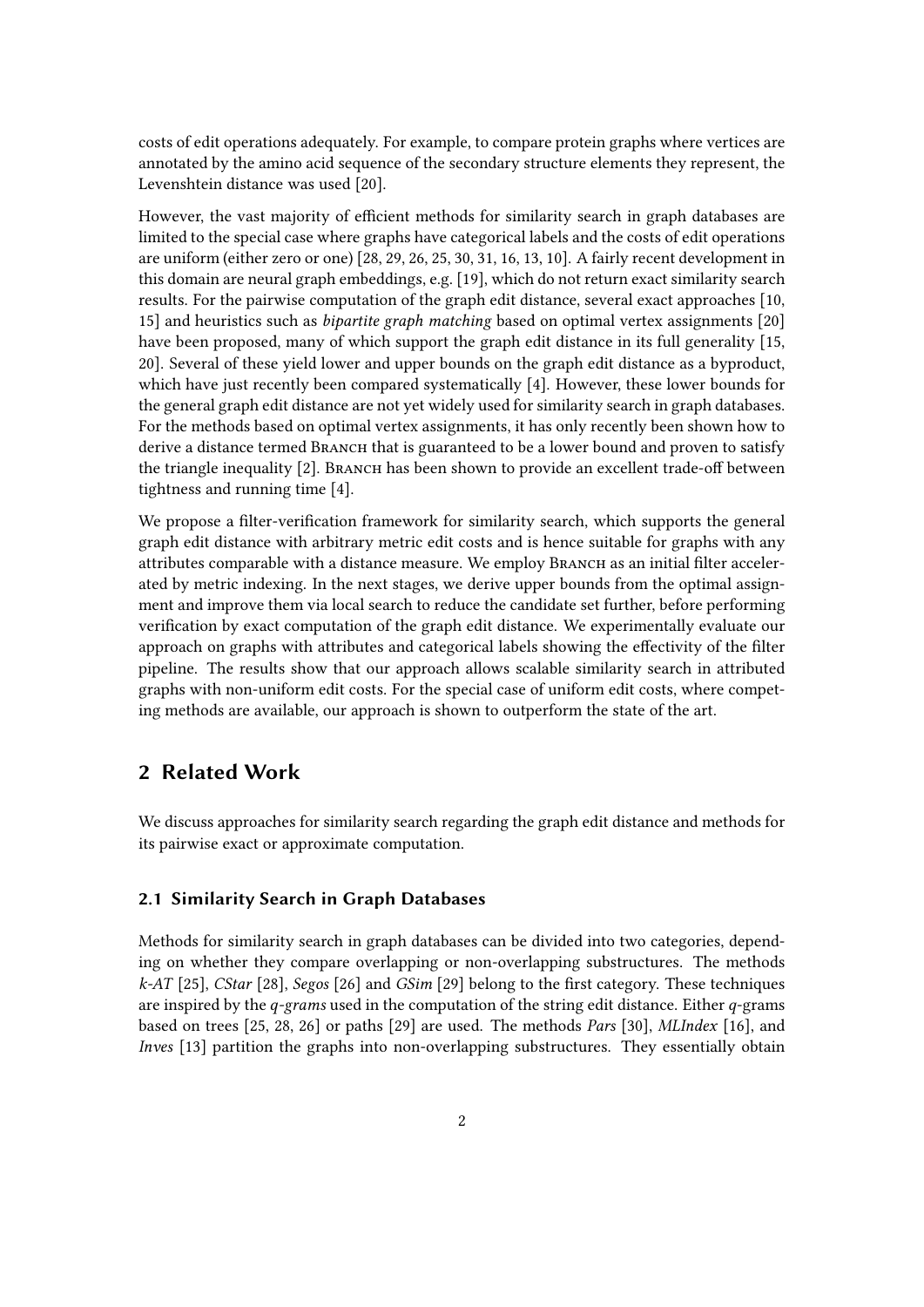lower bounds based on the observation, that if  $x$  non-overlapping substructures of a database graph are not contained in the query graph, the graph edit distance is at least  $x$ . Pars uses a dynamic partitioning approach to achieve this, while MLIndex uses a multi-layered index to manage multiple partitions for each graph. *Inves* is a method used to verify whether the graph edit distance of two graphs is below a specified threshold by first trying to generate enough mismatching non-overlapping substructures. *Mixed* [\[31\]](#page-14-6) combines the idea of  $q$ -grams and graph partitioning. These methods only allow uniform edit costs and are therefore not suitable for graphs with continuous attributes.

The concept of a *median graph* of a set of graphs regarding the graph edit distance has been studied extensively, see [\[5\]](#page-13-6) and references therein. An application of median graphs is their use as routing objects in hierarchical index structures [\[23,](#page-14-8) [5\]](#page-13-6). However, we are not aware of any concrete realization using this concept in a setting comparable to ours.

#### 2.2 Pairwise Computation of the Graph Edit Distance

For computing the exact graph edit distance, both general-purpose algorithms [\[15\]](#page-13-3) as well as approaches tailored to the verification step in graph databases have been proposed [\[9\]](#page-13-7), which are usually based on depth- or breadth-first search  $[11, 9]$  $[11, 9]$ , or integer linear programming  $[15]$ . As the exact computation of the graph edit distance is not feasible for larger graphs, many heuristics have been proposed, e.g., [\[14,](#page-13-9) [20,](#page-14-0) [4,](#page-13-4) [18,](#page-14-9) [2,](#page-13-5) [12\]](#page-13-10). The properties of the dissimilarities obtained from these are in general not well investigated. For heuristics based on optimal vertex assignment  $[20]$ , which are widely used in practice  $[24]$ , a variant called BRANCH was recently studied thoroughly [\[2\]](#page-13-5). BRANCH is a lower bound on the graph edit distance, a pseudo-metric on graphs and supports arbitrary cost models (c.f., Section [4.1\)](#page-5-0).

## 3 Preliminaries

We introduce the required basic concepts of graph theory and discuss database search with a focus on the metric space.

### 3.1 Graph Theory

A graph  $G = (V, E, \mu, \nu)$  consists of a set of vertices  $V(G)$ , a set of edges  $E(G) \subseteq V(G) \times V(G)$ between vertices of G, a labeling function for the vertices  $\mu: V(G) \to L$ , and a labeling function for the edges  $v: E(G) \to L$ . We discuss only undirected graphs and denote an edge between u and v by uv. The set of neighbors of a vertex  $v \in V(G)$  is denoted by  $N(v) = \{u \mid uv \in E(G)\}\.$ The set  $L$  can be categorical labels or arbitrary attributes including real-valued vectors and complex objects such as strings.

A measure commonly used to describe the dissimilarity of two graphs is the graph edit distance, which is the minimum cost for transforming one graph into the other using edit operations.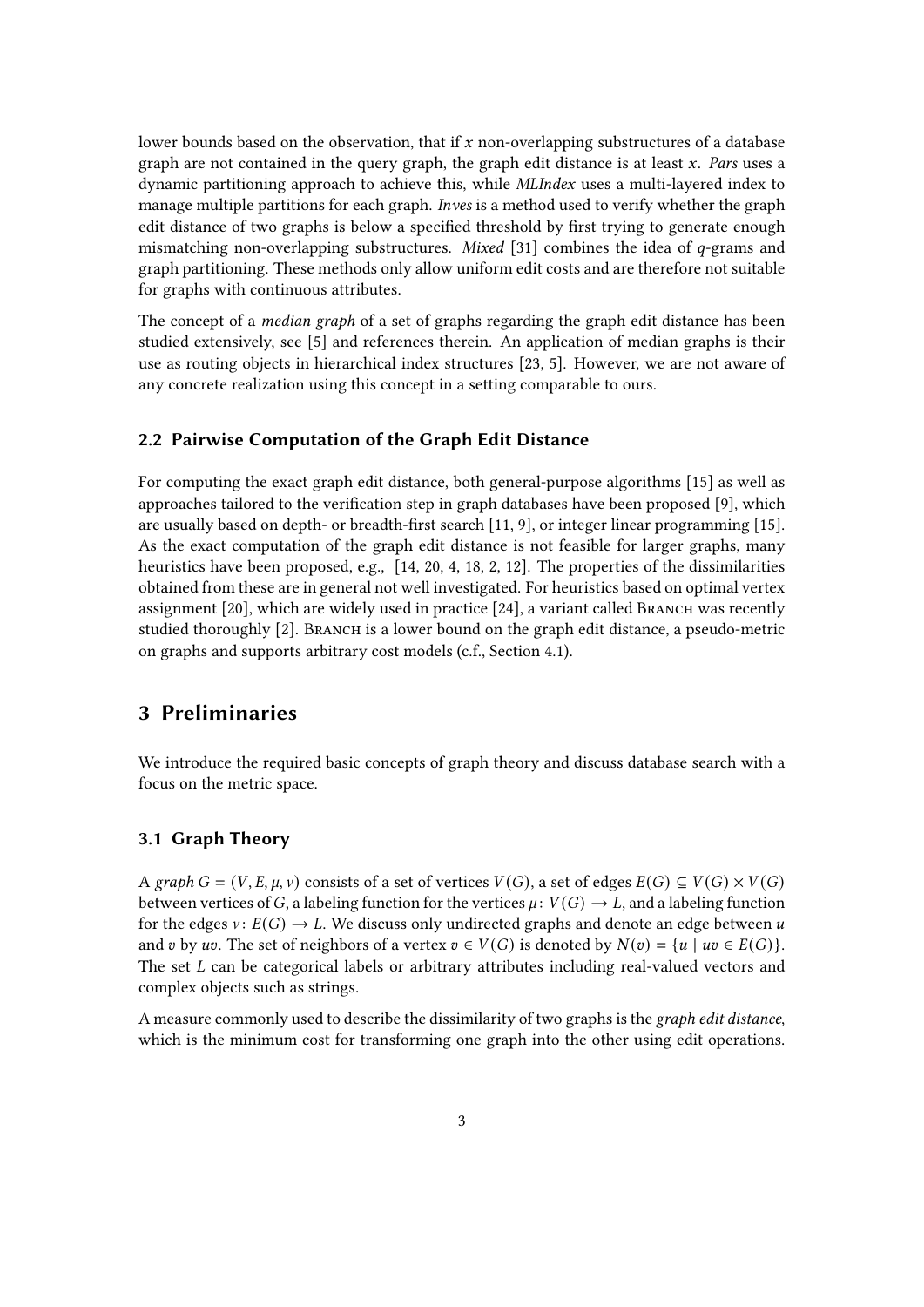<span id="page-3-0"></span>

| Table 1. Notation for cuit costs. |                                                                                          |  |  |  |  |
|-----------------------------------|------------------------------------------------------------------------------------------|--|--|--|--|
| $c_n(u,v)$                        | Cost of substituting vertex $u$ with vertex $v$ (adjusting the label/attributes)         |  |  |  |  |
| $c_n(u,\epsilon)$                 | Cost of deleting the isolated vertex $u$                                                 |  |  |  |  |
| $c_v(\epsilon, v)$                | Cost of inserting the isolated vertex $v$                                                |  |  |  |  |
| $c_e(uv, wx)$                     | Cost of substituting edge <i>uv</i> with edge <i>wx</i> (adjusting the label/attributes) |  |  |  |  |
| $c_e(uv, \epsilon)$               | Cost of deleting the edge uv                                                             |  |  |  |  |
| $c_e(\epsilon, wx)$               | Cost of inserting the edge $wx$                                                          |  |  |  |  |

Table 1: Notation for edit costs.

An *edit operation* can be deleting or inserting an isolated vertex or an edge or relabeling any of the two. An *edit path* from graph  $G_1$  to  $G_2$  is a sequence of edit operations  $(e_1, e_2, \dots)$  that transforms  $G_1$  into  $G_2$ .

**Definition 1** (Graph Edit Distance [\[20\]](#page-14-0)). Let c be an edit cost function assigning non-negative costs to edit operations. The graph edit distance between two graphs  $G_1$  and  $G_2$  is defined as

$$
d_{\text{ged}}(G_1, G_2) = \min \big\{ \sum_{i=1}^k c(e_i) \mid (e_1, \ldots, e_k) \in \Upsilon(G_1, G_2) \big\},
$$

where  $\Upsilon(G_1, G_2)$  is the set of all possible edit paths from  $G_1$  to  $G_2$ .

The costs of the different edit operations can be chosen as required for the specific use case, see Table [1](#page-3-0) for our notation. If the edit costs are symmetric, non-negative, and strictly positive for each non-identical edit operation, the graph edit distance is a metric on graphs, treating graph isomorphism as identity [\[5\]](#page-13-6). Note that this holds even if the edit costs do not satisfy the triangle inequality (and hence are no metric), because the graph edit distance uses the edit path with minimal cost. In this work, we nonetheless assume that the edit costs respect the triangle inequality, i.e., we assume that the following inequalities hold: $<sup>1</sup>$  $<sup>1</sup>$  $<sup>1</sup>$ </sup>

<span id="page-3-5"></span><span id="page-3-2"></span>
$$
c_v(u, w) \le c_v(u, v) + c_v(v, w) \qquad \forall (u, v, w) \in \mathcal{V}^3 \qquad (1)
$$

<span id="page-3-4"></span><span id="page-3-3"></span> $c_v(u, v) \le c_v(u, \epsilon) + c_v(\epsilon, v)$   $\forall (u, v) \in \mathcal{V}^2$ (2)

$$
c_e(uv, yz) \le c_e(uv, wx) + c_e(wx, yz) \quad \forall (uv, wx, yz) \in \mathcal{E}^3
$$
 (3)

$$
c_e(uv, wx) \le c_e(uv, \epsilon) + c_e(\epsilon, wx) \qquad \forall (uv, wx) \in \mathcal{E}^2 \tag{4}
$$

Equations [\(1\)](#page-3-2), [\(3\)](#page-3-3), and [\(4\)](#page-3-4) can be enforced via pre-processing without changing the graph edit distance and can hence be assumed to hold w.l.o.g. [\[3\]](#page-13-11). E.g., if we have  $c(u, v) > c(u, w) + c(w, v)$ , we can simply substitute  $c(u, v)$  with  $c(u, w)+c(w, v)$ , because a minimum cost edit path cannot contain  $c(u, v)$ . The only remaining constraint, Equation [\(2\)](#page-3-5), is met (to the best of our knowledge) in all applications where the graph edit distance is used to address real-world problems [\[24\]](#page-14-10). Computing the graph edit distance is NP-hard [\[30\]](#page-14-5), rendering exact computation possible for small graphs only. There are several heuristics, many of which are based on solving an assignment problem.

<span id="page-3-1"></span> $1$ For simplicity of notation, we have defined the costs on the vertices and edges instead of their labels. Hence, the sets  $V$  and  $E$  are all possible vertices and edges, respectively.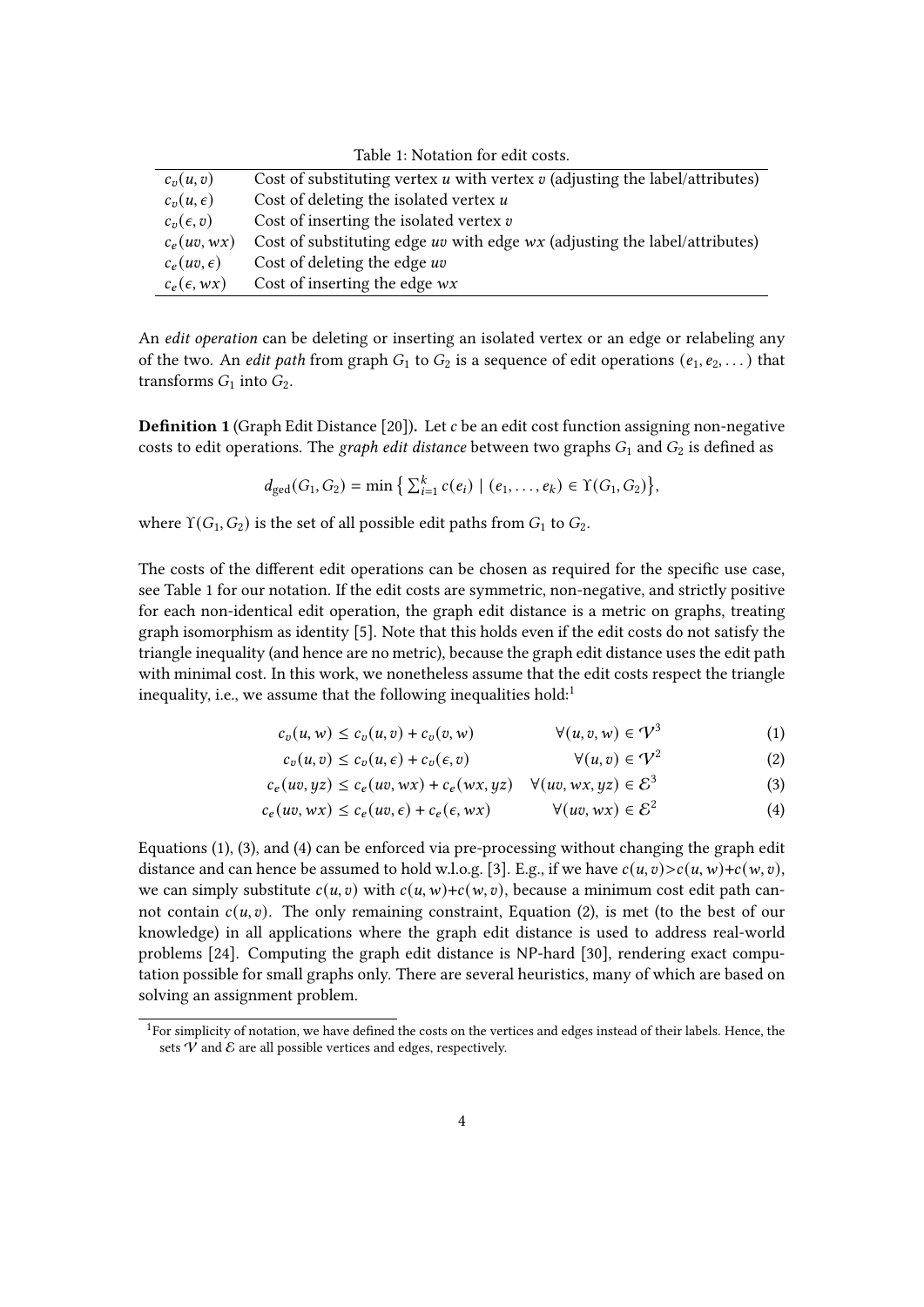**Definition 2** (Assignment Problem). Let A and B be two sets with  $|A| = |B| = n$  and  $c: A \times B \rightarrow$ R a cost function. An *assignment* between A and B is a bijection  $f: A \rightarrow B$ . The cost of an assignment f is  $c(f) = \sum_{a \in A} c(a, f(a))$ . The assignment problem is to find an assignment with minimum cost.

For an assignment instance  $(A, B, c)$ , we denote the cost of an optimal assignment by  $d_{oa}^c(A, B)$ . The assignment problem can be solved in cubic running time using a suitable implementation of the Hungarian method [\[8\]](#page-13-12).

#### 3.2 Searching in Databases

Databases provide means to store data to be able to retrieve, insert or change it efficiently. In the context of data analysis, retrieval (search) is usually the crucial operation on databases, because it will be performed much more often than updates. We focus on two important types of similarity queries when searching a database DB, the first of which is the *range query* for a radius  $r$ :

**Definition 3** (Range Query). A range query range( $q, r$ ), with query object q and range r, returns all objects in the database with a distance to the query object not exceeding the range, i.e.,  $range(q, r) = \{ o \in DB \mid d(o, q) \le r \}.$ 

The second type of query considered here is the  $k$ -nearest neighbor query.

**Definition 4** ( $k$ -Nearest Neighbor Query). A  $k$ -nearest neighbor query (kNN query) NN(q, k) with query object q and parameter k returns the smallest set NN(q, k)  $\subseteq$ DB, so that  $|NN(q, k)| \geq k$  and

 $\forall o \in NN(q, k), \forall o' \in DB \setminus NN(q, k): d(o, q) < d(o', q).$ 

In conjunction with range queries, it is preferable to return all the objects with a distance (including the query object, if part of the database), that does not exceed the distance to the kth neighbor, which may be more than  $k$  objects when tied. That yields an equivalency of the results of kNN queries and range queries, i.e., we have range $(q, r)$ =NN $(q, |\text{range}(q, r)|)$  and  $NN(q, k) = range(q, r_k)$ , where  $r_k$  is the maximum distance in  $NN(q, k)$ . Provided that the distance used is a metric, both types of queries can be accelerated using metric indices. In our work, we use the *vantage point tree* ( $v$ *p*-tree) [\[27\]](#page-14-11) as a classical method and the more recent cover tree [\[1\]](#page-13-13), because they are available in the ELKI framework [\[21\]](#page-14-12), but others could also be used. While the vp-tree is a height balanced binary tree dividing the data into *near* and far halves of the dataset based on the median distance from the vantage point, the cover tree controls the expansion rate by reducing the maximum radius in each level of the tree, branching out if necessary into multiple branches. In both trees, queries are performed top-down by traversing all paths that cannot be dismissed using the routing objects and employing the triangle inequality.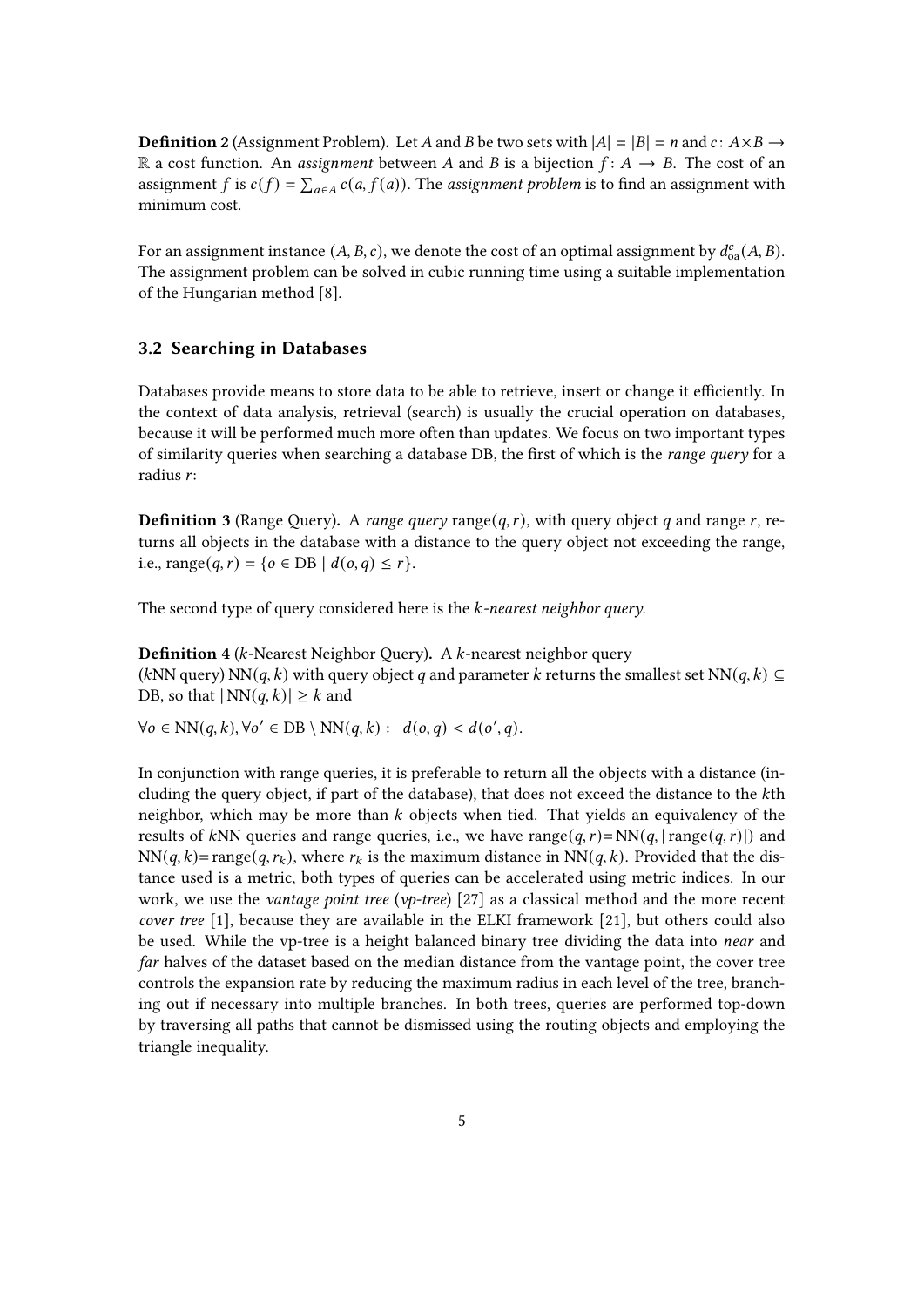<span id="page-5-1"></span>

Figure 1: Overview of the filter pipeline. For general metric edit costs the blue modules are used; yellow modules are more efficient for uniform (edge) edit costs.

### 4 Efficient Filtering for the General Graph Edit Distance

We propose a filter pipeline for range queries regarding the graph edit distance following a common paradigm for expensive distances, see e.g. [\[28\]](#page-14-1). Here, lower bounds allow to filter out graphs that do not satisfy the query predicate. For the remaining candidates, upper bounds are evaluated to add them immediately to the result set without exact distance computation. Finally, in the verification step, the exact distance is computed for the remaining candidates only. Our approach starts with the optimal assignment based lower bound BRANCH accelerated by metric indexing. From the same optimal assignment, an upper bound is derived (BRANCHUB) and subsequently refined by local search (BRANCHRUB) before the remaining candidates are verified. The pipeline is illustrated in Figure [1,](#page-5-1) the individual steps are described in the following.

#### <span id="page-5-0"></span>4.1 Index-Accelerated Lower Bound Filtering

Several lower bounds on the graph edit distance have been proposed or can be derived from known heuristics, see  $[4]$ . One of the most effective lower bounds with an excellent trade-off between tightness and runtime is referred to as Branch.

<span id="page-5-2"></span>**Definition 5** (Branch Distance). For two graphs  $G_1$  and  $G_2$  the *branch distance* is defined as  $d_{\text{branch}}(G_1, G_2) = d_{\text{oa}}^c(V(G_1) \cup \varepsilon_1, V(G_2) \cup \varepsilon_2)$ , where  $\varepsilon_i$  denotes a multiset of  $\epsilon$  elements, so that  $|V(G_i) \cup \varepsilon_i| = |V(G_1) \cup V(G_2)|$  for  $i \in \{1, 2\}$ , and

|  |                                                                                                                                                                                                                                                                                                                                                                                      | if $u = v = \epsilon$ |
|--|--------------------------------------------------------------------------------------------------------------------------------------------------------------------------------------------------------------------------------------------------------------------------------------------------------------------------------------------------------------------------------------|-----------------------|
|  |                                                                                                                                                                                                                                                                                                                                                                                      |                       |
|  |                                                                                                                                                                                                                                                                                                                                                                                      |                       |
|  | $c(u,v) = \begin{cases} c_v(u,v) + d_e(u,v) & \text{if } u \neq \epsilon \text{ and } v \neq \epsilon \\ c_v(\epsilon,v) + \frac{1}{2} \cdot \sum_{n \in N(v)} c_e(\epsilon,vn) & \text{if } u = \epsilon \text{ and } v \neq \epsilon \\ c_v(u,\epsilon) + \frac{1}{2} \cdot \sum_{n \in N(u)} c_e(un,\epsilon) & \text{if } u \neq \epsilon \text{ and } v = \epsilon \end{cases}$ |                       |
|  |                                                                                                                                                                                                                                                                                                                                                                                      |                       |

with  $d_e(u, v) = d_{0a}^{c'}(N(u) \cup \varepsilon_u, N(v) \cup \varepsilon_v)$ , where  $c'(w, x) = 1/2 \cdot c_e(uw, vx)$ .

Remark 6. Note that, by using a customized version of the Hungarian algorithm, BRANCH can also be implemented in a slightly more efficient way, where only one dummy vertex  $\epsilon$  is added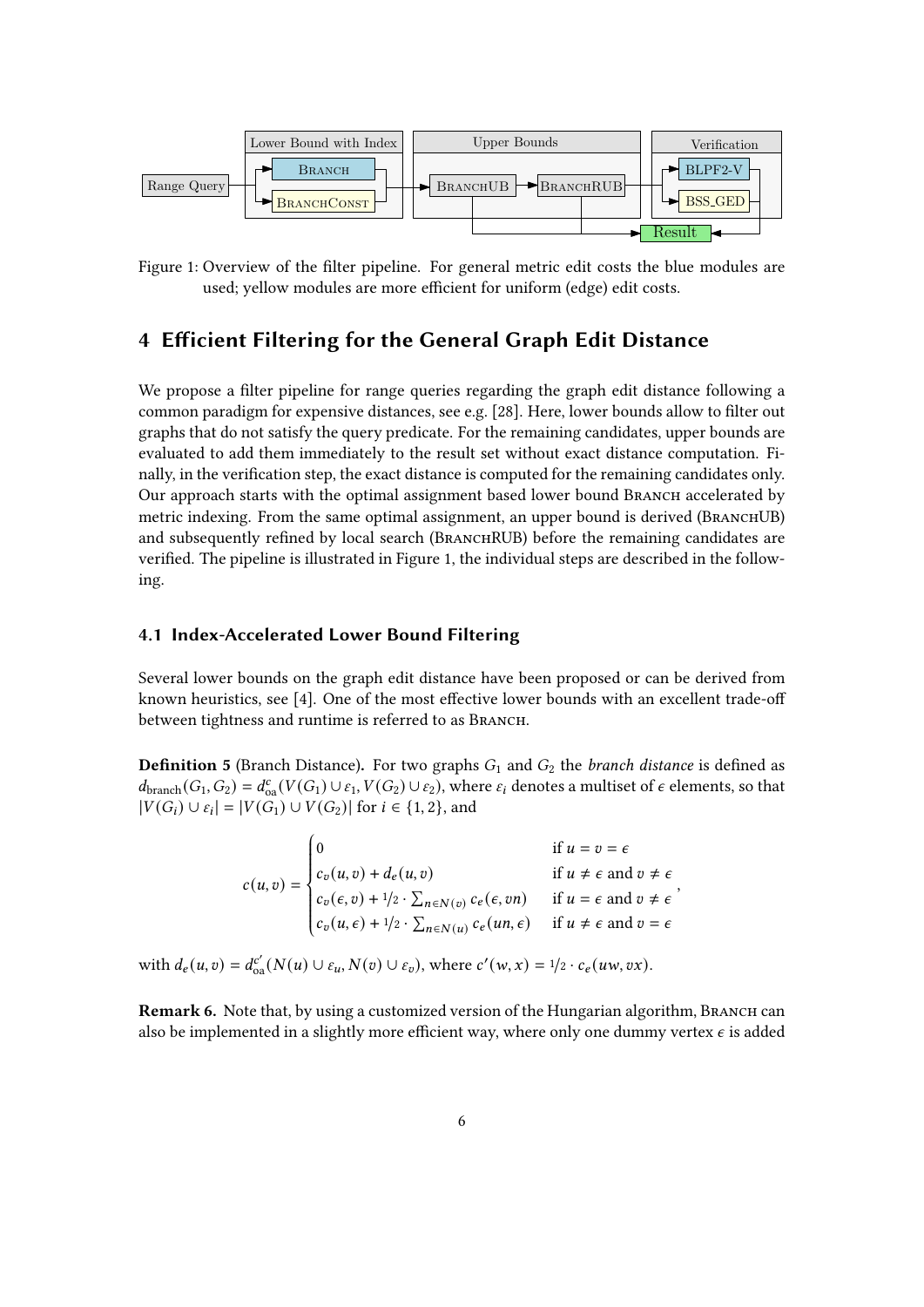to the vertex sets  $V(G_1)$  and  $V(G_2)$  (see [\[7\]](#page-13-14) for details). In this paper, we use the classical implementation employed in [\[20,](#page-14-0) [2\]](#page-13-5), which corresponds to the characterization provided in Definition 5

Branch has its origin in one of the most successful heuristics for the graph edit distance proposed by Riesen and Bunke [\[20\]](#page-14-0). However, in contrast to the original approach, it is guaranteed to underestimate the graph edit distance by dividing all edge costs by two to avoid that the cost of a single edge edit operation is counted twice, once for each endpoint [\[2\]](#page-13-5). Since an instance of the assignment problem on the vertices of the two graphs has to be solved, and for each vertex pair an assignment on their edges, BRANCH can be computed in  $O(n^2\Delta^3 + n^3)$  time for graphs with *n* vertices and maximum degree  $\Delta$ . In the case of uniform edge edit costs,  $d_e$  can be computed by multiset intersection of edge labels and the running time reduces to  $O(n^3)$ . This special case is referred to as BRANCHCONST [\[2\]](#page-13-5). It has been shown that, if the edit costs are metric, the branch distance is a pseudo-metric on graphs [\[2\]](#page-13-5). This allows to accelerate computing the candidate set w. r. t. this lower bound by employing metric indexing.

#### 4.2 Upper Bound Filtering and Verification

From the solution of the assignment problem of BRANCH, an upper bound can be obtained by deriving the corresponding edit path [\[20\]](#page-14-0), denoted BRANCHUB here. By definition of the graph edit distance, the cost of every edit path is an upper bound of the graph edit distance. Following [\[28\]](#page-14-1), we refine the assignment by local search to gain a tighter upper bound. Starting with the assignment obtained for the lower bound, the mapping of two vertex pairs is iteratively swapped, and kept whenever it induces a cheaper edit path, until there is no improvement. We refer to the refined upper bound obtained from the BRANCH assignment as BRANCHRUB.

Eventually, the graphs that were neither filtered out by the lower bound nor approved by the upper bounds are verified by exact graph edit distance computation. We use  $BSS~GED~[10]$  $BSS~GED~[10]$ for datasets with discrete labels and uniform costs and BLPF2-V otherwise. The latter is based on the integer programming formulation F2 of [\[15\]](#page-13-3) with the additional constraint that the objective function does not exceed the threshold to allow for early termination.

#### <span id="page-6-0"></span>4.3 Nearest-Neighbor Queries

For kNN queries it is not possible to separate the different steps of the filter pipeline as clearly as shown in Figure [1.](#page-5-1) We realize kNN queries using the optimal multi-step k-nearest neighbor search algorithm [\[22\]](#page-14-13). The database graphs are scanned in ascending order according the lower bound BRANCH regarding the query graph. For each graph, the exact graph edit distance is computed and the  $k$  graphs with the smallest exact graph edit distance are maintained. Once we have found at least  $k$  objects with an exact distance smaller than the lower bound of all remaining objects, the search can be terminated. This is optimal in the sense that none of the exact distance computations could have been avoided [\[22\]](#page-14-13). Accessing the graphs ordered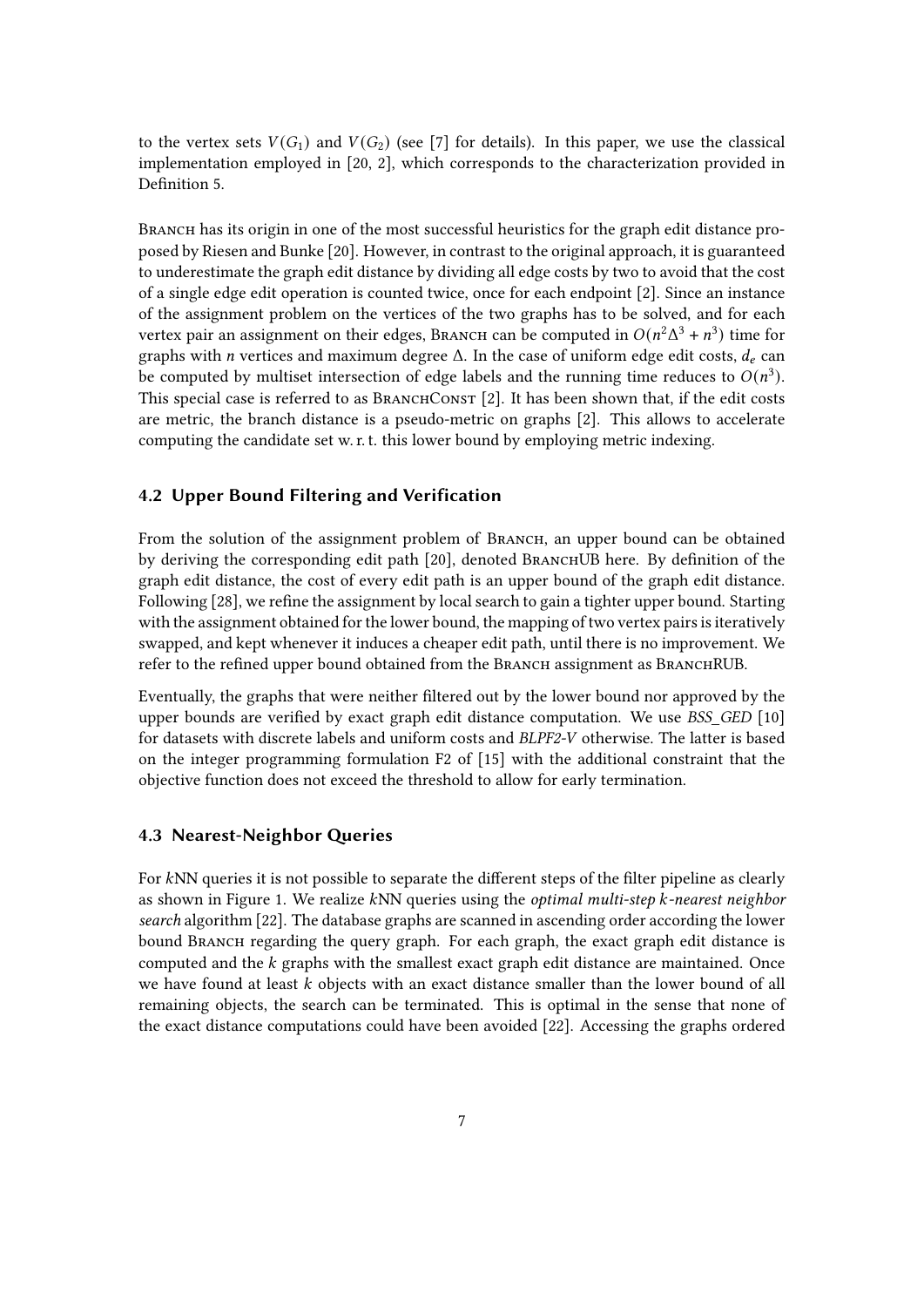| Name         | Graphs | avg  Vertices | avg   Edges | Labels $(V/E)$ | Attributes $(V/E)$ |
|--------------|--------|---------------|-------------|----------------|--------------------|
| Cuneiform    | 267    | 21.27         | 44.80       | $+/+$          | $+/+$              |
| Fingerprint  | 2800   | 5.42          | 4.42        | $-/-$          | $+/+$              |
| Letter-high  | 2250   | 4.67          | 4.50        | $-/-$          | $+/-$              |
| Letter-low   | 2250   | 4.68          | 3.13        | $-/-$          | $+/-$              |
| <i>MUTAG</i> | 188    | 17.93         | 19.79       | $+/+$          | $-/-$              |
| PTC_FM       | 349    | 14.11         | 14.48       | $+/+$          | $-/-$              |
| QM9          | 129433 | 18.03         | 18.63       | $-/-$          | $+/+$              |

<span id="page-7-0"></span>Table 2: Datasets and their statistics [\[17\]](#page-14-14). Some datasets contain graphs with labeled or attributed vertices and edges, as can be seen in the last two columns.

regarding the BRANCH lower bound can be achieved naïvely by sorting all graphs, or by using suitable metric index structures.

### 5 Experimental Evaluation

In this section, we experimentally address the following research questions:

- Q1 What speed-up in range queries can be achieved when using metric indices compared to a linear scan of the database?
- Q2 How effective are the individual lower and upper bounds in our pipeline?
- Q3 Can the proposed filter pipeline compete with state-of-the-art methods for uniform edit costs?
- $Q4$  What speed-up in  $kNN$  queries can be achieved when using metric indices?
- Q5 Does the proposed filter pipeline scale to a very large dataset?

### 5.1 Setup

As metric index we chose the  $vp$ -tree as a classical method and the *cover tree* as a state-of-theart approach. For both we used the implementation provided by ELKI [\[21\]](#page-14-12) with a sample size of 5 for the vp-tree and an expansion rate of 1.2 for the cover tree.

For a comparison in databases containing graphs with categorical labels, we used MLIndex [\[16\]](#page-13-0) and GSim [\[29\]](#page-14-2), since the former is considered state-of-the-art, while the latter provided much better results in our experiments. For *MLIndex* the number of partitions was set to threshold+1 and in GSim all provided filters were used. We used the implementations provided by the authors. In addition, we used CStar [\[28\]](#page-14-1), which follows a filter-verification approach related to ours. For verification we used BSS  $GED$  [\[10\]](#page-13-2) and BLPF2-V [\[15\]](#page-13-3) with the Gurobi solver.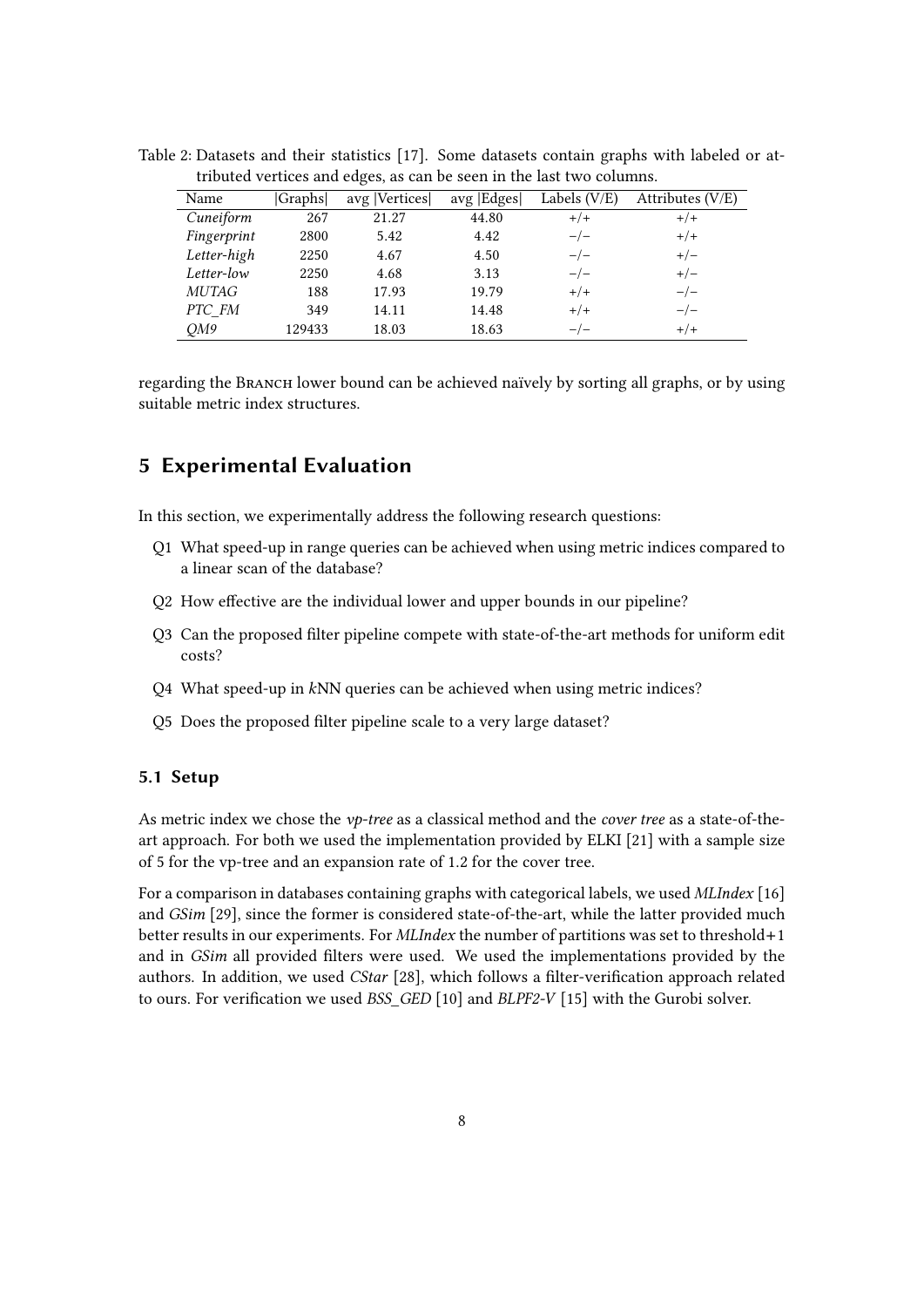<span id="page-8-0"></span>

Figure 2: Runtime comparison for filtering 100 range queries using BRANCH with thresholds 1 to 5 and preprocessing time for constructing the index.

We conducted experiments on a wide range of real-world datasets with different characteristics, see Table [2.](#page-7-0) The costs of inserting, deleting or relabeling a vertex or edge with a categorical label were set to 1, which is equivalent to the fixed setting in MLIndex, GSim, and CStar. For continuous attributes, the Euclidean distance was used to define the relabeling cost. For simplicity, we did not use domain-specific distances. Continuous attributes were normalized to the range [0, 1] (separately for each dimension), to make distances roughly comparable between different datasets.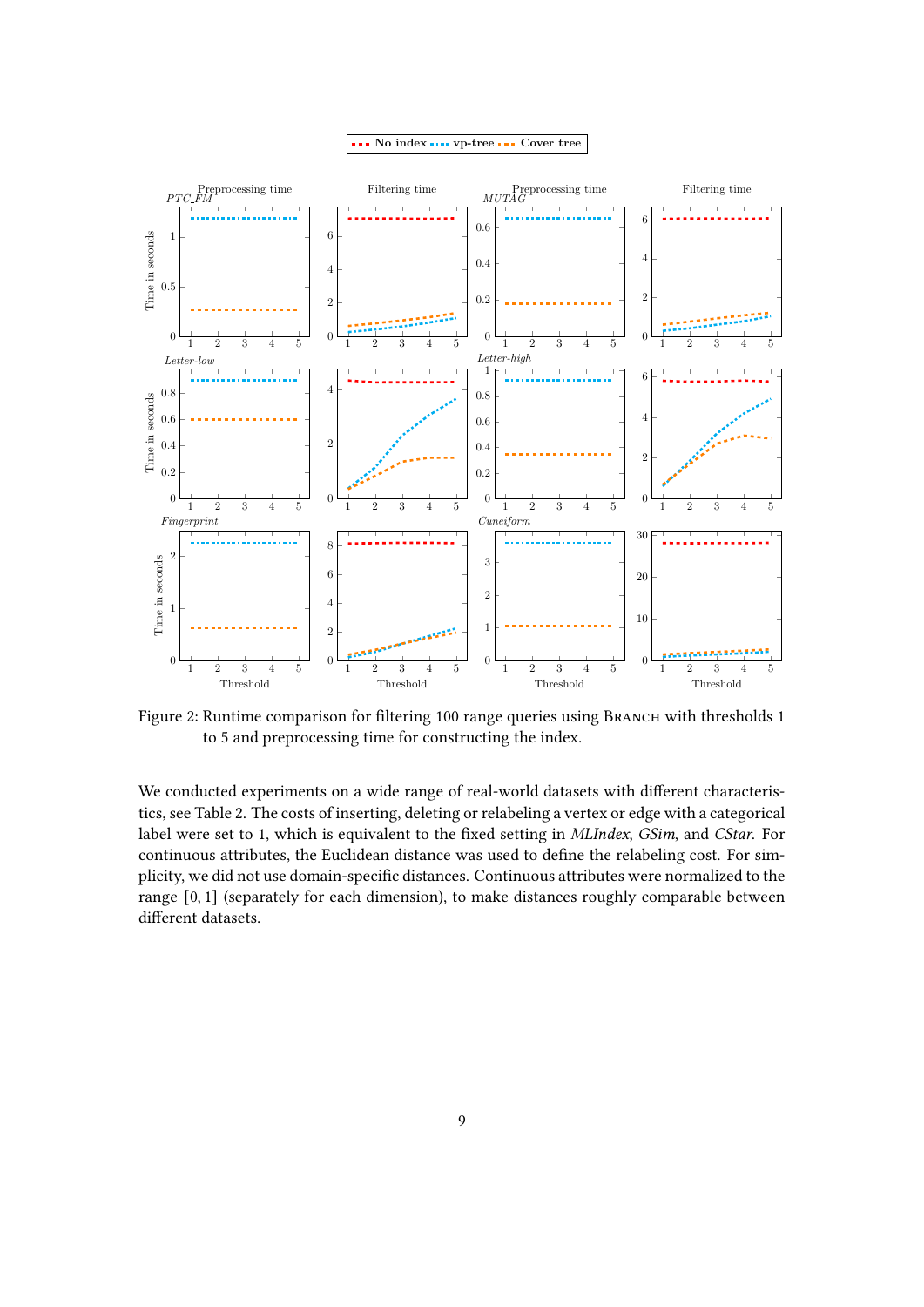<span id="page-9-0"></span>

Figure 3: Average number of initial candidates (dashed) and hits identified in the different stages of the filter pipeline for each threshold.

### 5.2 Results

We report on our findings regarding the above research questions.

Q1: Speed-up of range queries through metric indices. We first investigate how much of a speed-up can be achieved by using an index structure when filtering candidates for a range query by a lower bound. We randomly sampled 100 graphs from the dataset to be queries and then performed lower bound filtering without an index, using the cover tree, and the vp-tree.

Figure [2](#page-8-0) shows the time needed for filtering 100 range queries (each with thresholds 1 to 5) and additionally the preprocessing time for index construction. The runtime does not depend on the given threshold for a linear scan, but increases for the metric indices with the threshold, in particular for the Letter-datasets. It can be seen that, while on most datasets both index methods provide the same runtime benefit for filtering, the cover tree is much faster in preprocessing than the vp-tree. The runtime advantage on the Letter-datasets is quite small for larger thresholds. The runtime of the index structures directly corresponds to the number of BRANCH distance computations. Compared to the cover tree, the vp-tree requires many more distance computations in the preprocessing due to the chosen sample size. In general, the runtime corresponds to the number of candidates, which we investigate in the following.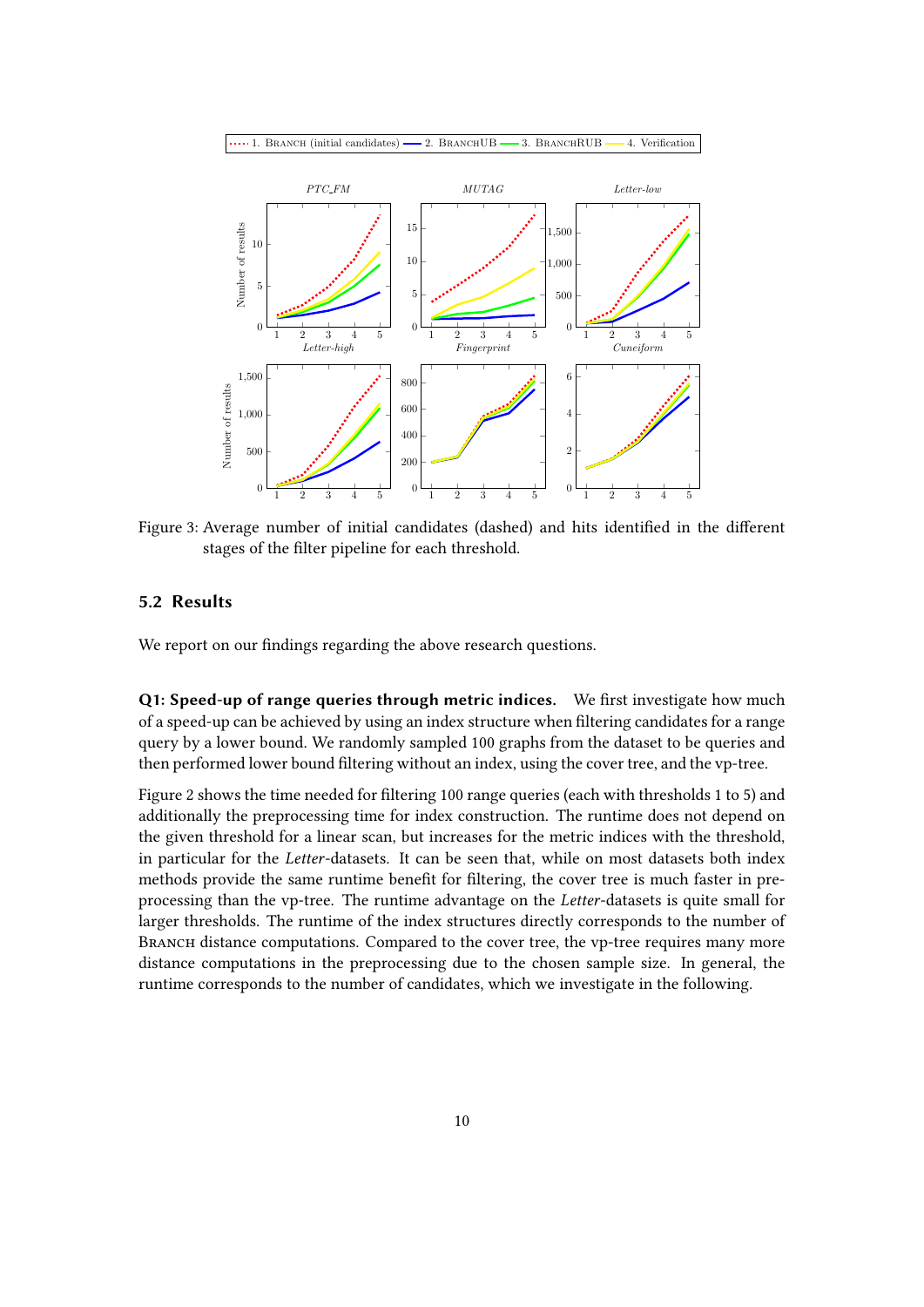<span id="page-10-0"></span>

Figure 4: Runtime for answering 100 range queries and average number of candidates remaining after applying all filters for thresholds 1 to 5. Our approaches are shown with dashed lines and are marked bold in the legend. For *MLIndex* no verification time is given, since it did not finish within the time limit of 2 days.

Q2: Filter pipeline. In this experiment we investigate how the candidate and result set are updated during filtering. Figure [3](#page-9-0) shows the average number of candidates for BRANCH and the number of results after each step for 100 range queries. When comparing the size of the candidate sets with the results of the previous experiment, it can be seen, that the runtime for filtering highly depends on the number of candidates. For some datasets almost all candidates remaining after the upper bound filtering are not results. This indicates that improvement is possible with tighter lower bounds. In general, BRANCHRUB manages to report almost all results, except in dataset MUTAG.

Q3: Comparison with state-of-the-art methods. Many methods for similarity search in graph databases limited to uniform edit costs have been proposed. We compare to MLIndex  $[16]$ , CStar  $[28]$  and GSim  $[29]$ . We used BSS GED  $[10]$  for a fast verification in our filter pipeline, as well as in CStar. The implementations of MLIndex and GSim contain their own ver-ification algorithm. Figure [4](#page-10-0) shows the runtime for preprocessing and filtering as well as the total query time including filtering and verification for 100 range queries. The average number of candidates remaining after application of all filters in the different methods is also shown. Only these need to be verified by exact graph edit distance computation. For BRANCH only one line is shown, since linear scan,  $vp$ -tree and the *cover tree* variant apply the same filters and generate the same candidates.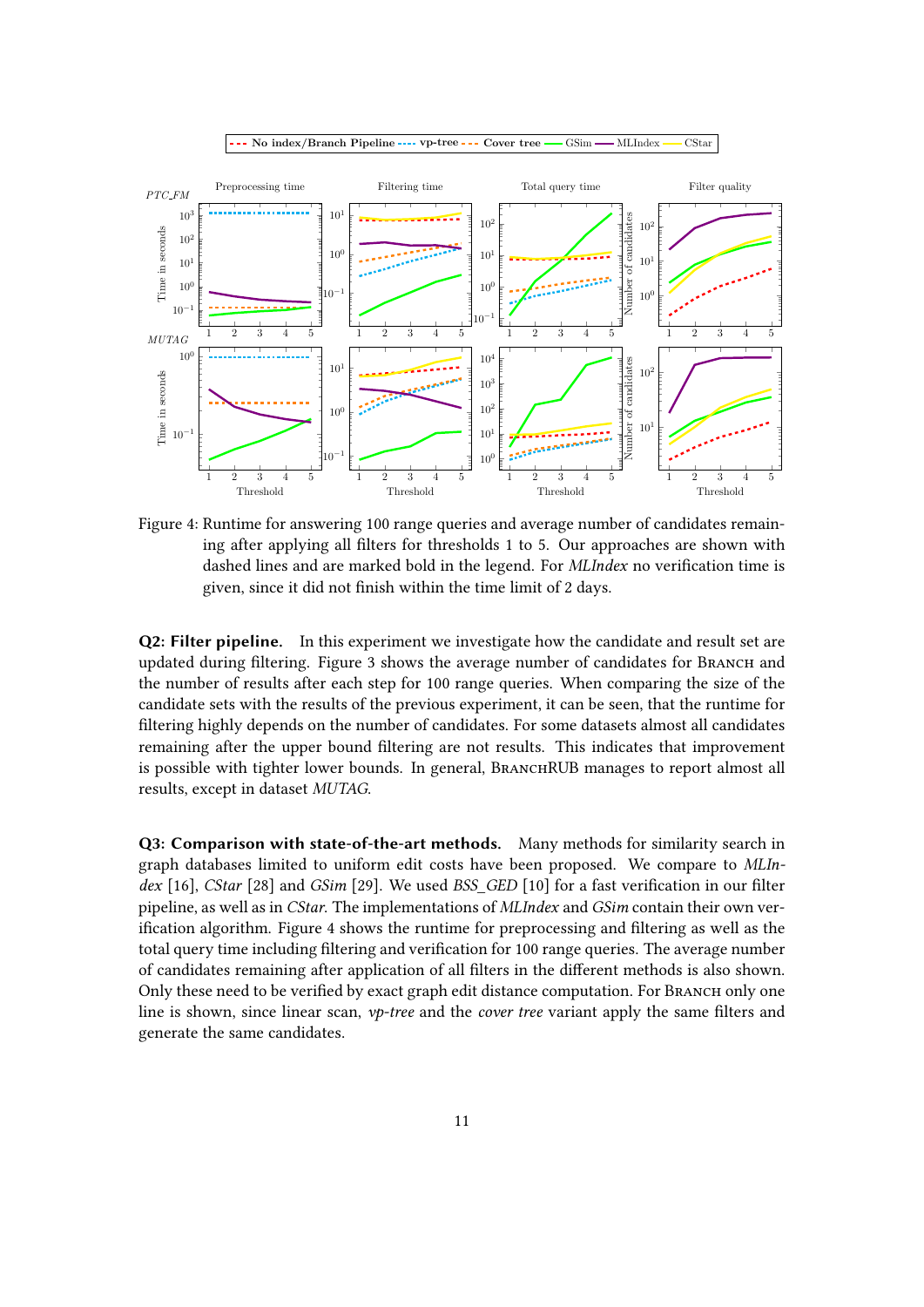<span id="page-11-0"></span>

Figure 5: Runtime comparison for answering 20 kNN queries using BRANCH and  $k \in \{1, \ldots, 5\}$ .

MLIndex produces the largest candidate set, and did not finish the verification process in the time limit. It can be seen that, while  $GSim$  is quite fast in preprocessing and filtering, the verification step takes a long time. This is due to a combination of a slower verification algorithm and a higher number of candidates that have to be verified. The results indicate that, even when using BSS GED for verification, the approach would not be competitive with the cover tree due to the high number of candidates. CStar needs much more time for filtering and cannot filter out as many candidates leading also to a higher verification time. Interestingly, the time for verification does not increase proportionally to the number of candidates, which might indicate, that the verification algorithm needs more time to verify certain *difficult* graphs.

 $Q4$ : Speed-up of  $kNN$  queries through metric indices. We investigate how much of a speed-up can be achieved by using an index structure compared to not using one, when answering  $kNN$  queries using the optimal multi-step  $k$ -nearest neighbor search, cf. Section [4.3.](#page-6-0) We randomly sampled 20 graphs from the dataset to be queries and then used the cover tree as well as the vp-tree as the underlying metric index to compare them. Figure [5](#page-11-0) shows the time needed for answering 20 kNN queries, each with  $k \in \{1, \ldots, 5\}$  (excluding preprocessing). Since in the optimal multi-step  $k$ -nearest neighbor search, the candidates have to be verified during search, before further candidates are explored, the runtime also includes the time needed for verification. It can be seen that, again both index structures provide the same runtime benefit. Taking into account the preprocessing time however, the cover tree has a clear advantage over the vp-tree.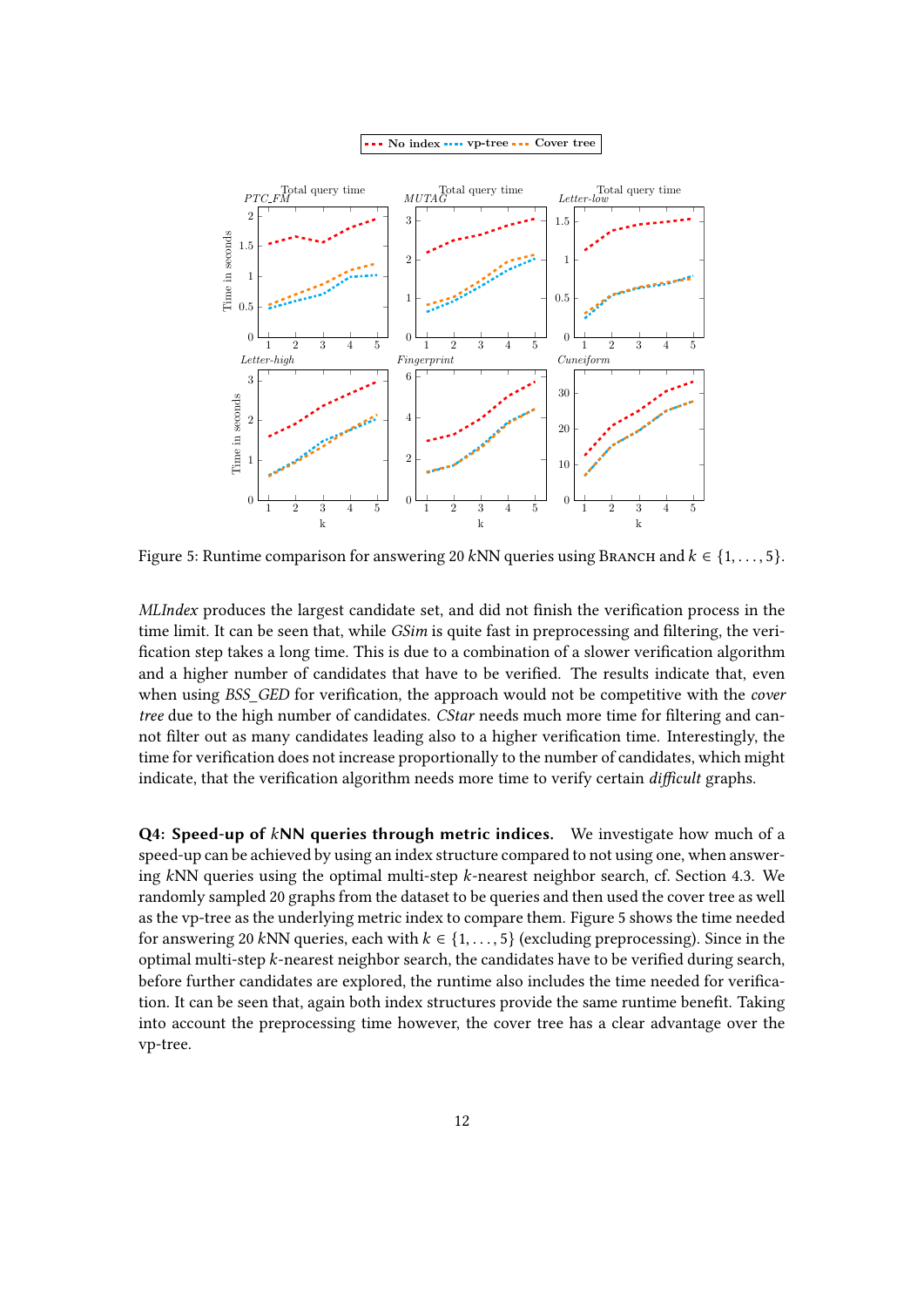<span id="page-12-0"></span>

Figure 6: Runtime comparison for preprocessing and filtering 100 range queries in the dataset OM9 using BRANCH and thresholds 1 to 5.

Q5: Similarity search in a large dataset. We investigate the scalability of our approach on the dataset QM9 with 129 433 graphs with attributed vertices and edges. The results shown in Figure [6](#page-12-0) confirm the high preprocessing time of the vp-tree compared to the cover tree. Both index methods achieve a significant advantage over a linear scan in filtering by reducing the running time by several orders of magnitude depending on the selectivity of the query.

### 6 Conclusions

We have shown that the recently studied lower and upper bounds on the graph edit distance can be employed to realize scalable graph similarity search in a filter-verification framework accelerated by metric indexing. Our approach supports attributed graphs without restrictions of edit costs. For the extensively studied special case of graphs with discrete labels and uniform edit costs, our approach was shown experimentally to outperform the state-of-the-art methods.

There are several directions of future work to improve the filter-verification pipeline further. Our tightest upper bound was obtained via local search using a straightforward approach. More sophisticated techniques have been proposed recently [\[6\]](#page-13-15) and can be incorporated to reduce verification. For the verification step, tailored methods that benefit from the already obtained assignment or the upper and lower bound can be developed. A well-known phenomenon of metric trees is that their effectivity decreases with increasing intrinsic dimensionality of the data/distance. Therefore, a suitable lower bound should not only be efficiently computed and tight, but ideally also have a low intrinsic dimensionality. Studying this property for the available lower bounds remains future work. Finally, recent advances in median graph computation [\[5\]](#page-13-6) suggest to compute routing objects instead of using database graphs. An experimental comparison to such orthogonal approaches remains future work.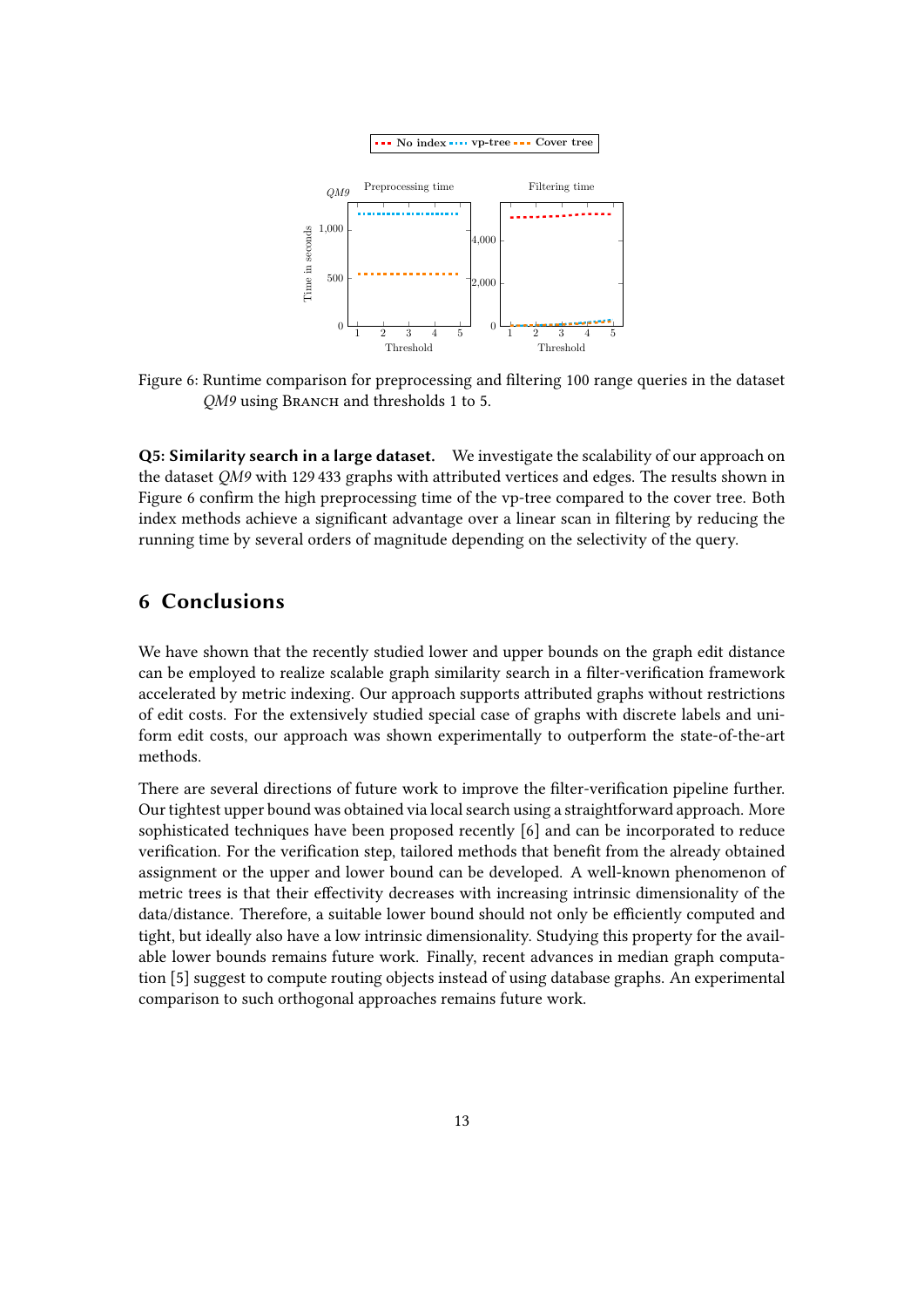### References

- <span id="page-13-13"></span>[1] A. Beygelzimer, S. M. Kakade, and J. Langford. Cover trees for nearest neighbor. In *Int.* Conf. Machine Learning, ICML, volume 148, pages 97–104, 2006.
- <span id="page-13-5"></span>[2] D. B. Blumenthal and J. Gamper. Improved lower bounds for graph edit distance. IEEE Transactions on Knowledge and Data Engineering, 30(3):503–516, 2018.
- <span id="page-13-11"></span>[3] D. B. Blumenthal and J. Gamper. On the exact computation of the graph edit distance. Pattern Recognit. Lett., 134:46–57, 2020.
- <span id="page-13-4"></span>[4] D. B. Blumenthal, N. Boria, J. Gamper, S. Bougleux, and L. Brun. Comparing heuristics for graph edit distance computation. VLDB J., 29(1):419–458, 2020.
- <span id="page-13-6"></span>[5] D. B. Blumenthal, N. Boria, S. Bougleux, L. Brun, J. Gamper, and B. Gaüzère. Scalable generalized median graph estimation and its manifold use in bioinformatics, clustering, classification, and indexing. Inf. Syst., 100:101766, 2021.
- <span id="page-13-15"></span>[6] N. Boria, D. B. Blumenthal, S. Bougleux, and L. Brun. Improved local search for graph edit distance. Pattern Recognit. Lett., 129:19–25, 2020.
- <span id="page-13-14"></span>[7] S. Bougleux, B. Gaüzère, D. B. Blumenthal, and L. Brun. Fast linear sum assignment with error-correction and no cost constraints. Pattern Recognit. Lett., 134:37–45, 2020.
- <span id="page-13-12"></span>[8] R. E. Burkard, M. Dell'Amico, and S. Martello. Assignment Problems. SIAM, 2012.
- <span id="page-13-7"></span>[9] L. Chang, X. Feng, X. Lin, L. Qin, W. Zhang, and D. Ouyang. Speeding up GED verification for graph similarity search. In Int. Conf. Data Engineering, ICDE, pages 793–804, 2020.
- <span id="page-13-2"></span>[10] X. Chen, H. Huo, J. Huan, and J. S. Vitter. An efficient algorithm for graph edit distance computation. Knowledge-Based Systems, 163:762–775, 2019. ISSN 0950-7051.
- <span id="page-13-8"></span>[11] K. Gouda and M. Hassaan. CSI GED: An efficient approach for graph edit similarity computation. In Int. Conf. Data Engineering, ICDE, pages 265–276, 2016.
- <span id="page-13-10"></span>[12] K. Gouda, M. Arafa, and T. Calders. BFST\_ED: A novel upper bound computation framework for the graph edit distance. In SISAP, pages 3–19, 2016.
- <span id="page-13-1"></span>[13] J. Kim, D. Choi, and C. Li. Inves: Incremental partitioning-based verification for graph similarity search. In Extending Database Technology, EDBT, pages 229–240, 2019.
- <span id="page-13-9"></span>[14] N. M. Kriege, P. Giscard, F. Bause, and R. C. Wilson. Computing optimal assignments in linear time for approximate graph matching. In ICDM, pages 349–358, 2019.
- <span id="page-13-3"></span>[15] J. Lerouge, Z. Abu-Aisheh, R. Raveaux, P. Héroux, and S. Adam. New binary linear programming formulation to compute the graph edit distance. Pattern Recognit., 72:254–265, 2017.
- <span id="page-13-0"></span>[16] Y. Liang and P. Zhao. Similarity search in graph databases: A multi-layered indexing approach. In Int. Conf. Data Engineering, ICDE, pages 783–794, 2017.